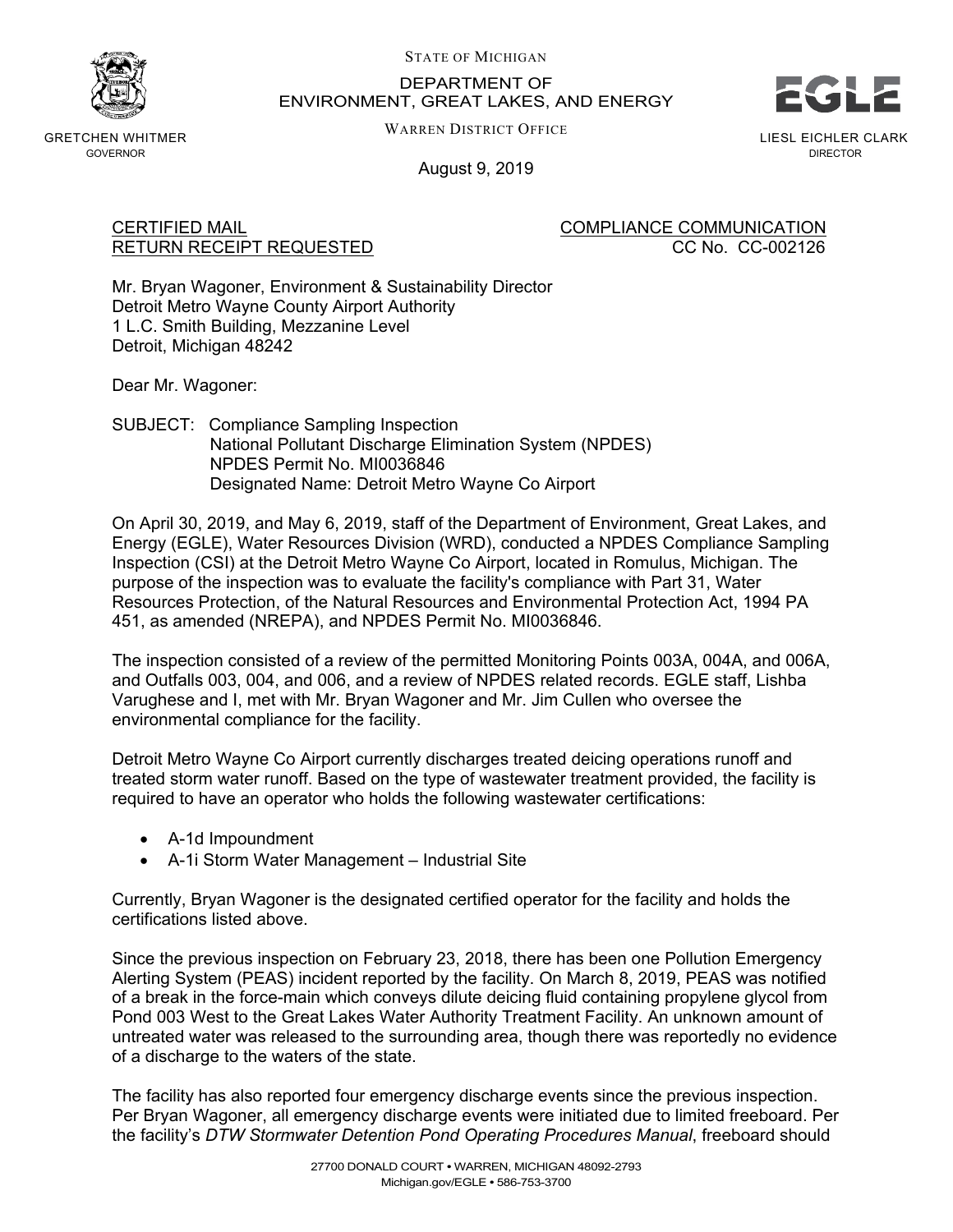Detroit Metro Wayne Co Airport Page 2 August 9, 2019

be maintained at a minimum of 2.5 feet. The operations manual, in Section 4.1.2, also indicates that notification to the department be made prior to initiating an emergency discharge, which was not completed in the instances below. The emergency discharge events are summarized in the following table.

| Pond    | <b>Date</b><br><b>Occurred</b> | <b>Date</b><br><b>Reported</b> | Freeboard<br>before<br>discharge | <b>DMR</b><br><b>Exceedance</b><br>(Y/N) |
|---------|--------------------------------|--------------------------------|----------------------------------|------------------------------------------|
| 3 East  | 3/31/2019                      | 3/31/2019                      | $1.5$ feet                       |                                          |
| 3 East  | 4/20/2019                      | 4/20/2019                      | 1.25 feet                        |                                          |
| 3 East  | 4/26/2019                      | 4/26/2019                      | $1.1$ feet                       | N                                        |
| 3 East* | 5/01/2019                      | 5/01/2019                      | $1.5$ feet                       |                                          |
| 6       | 5/01/2019                      | 5/01/2019                      | 2.0 feet                         | N                                        |

## **Table of Reported Emergency Discharge Events**

\*Note: During this emergency discharge event, Pond 3 West overflowed into Pond 3 East; the freeboard of Pond 3 West prior to discharge was approximately 4.0 feet. Discharge was ongoing through 05/03/2019.

EGLE staff review of submitted DMRs for the facility indicate the following permit exceedances of the five-day Carbonaceous Biochemical Oxygen Demand (CBOD<sub>5</sub>) and Dissolved Oxygen (DO) permit limits. The exceedances, as reported by Detroit Metro are summarized in the table below.

| <b>Date</b><br><b>Occurred</b> | <b>Date</b><br><b>Reported</b> | CBOD <sub>5</sub><br><b>Permit</b><br>Limit<br>(max) | <b>Reported</b><br>CBOD <sub>5</sub> | <b>DO</b><br><b>Permit</b><br>Limit<br>(min) | <b>Reported</b><br><b>DO</b> |
|--------------------------------|--------------------------------|------------------------------------------------------|--------------------------------------|----------------------------------------------|------------------------------|
| 2/01/2019                      | 2/11/2019                      | 230 mg/L                                             | 250 mg/L                             |                                              |                              |
| 2/10/2018                      | 2/11/2019                      | 150 mg/L                                             | 180 mg/L                             |                                              |                              |
| 3/01/2019                      | 3/14/2019                      | 240 mg/L                                             | 290 mg/L                             |                                              |                              |
| 4/01/2019                      | 4/02/2019                      |                                                      |                                      | $3.5$ mg/L                                   | $2.9$ mg/L                   |
| 4/20/2019                      | 4/20/2019                      |                                                      |                                      | $3.5$ mg/L                                   | $1.9$ mg/L                   |
| 5/03/2019                      | 5/03/2019                      |                                                      |                                      | $3.5$ mg/L                                   | $2.7$ mg/L                   |
|                                |                                |                                                      | .                                    | . .                                          |                              |

### **Table of Reported CBOD5 Exceedances**

\*Note: These exceedances coincide with emergency discharge events

In addition, Dissolved Oxygen samples taken on May 1<sup>st</sup> and  $2<sup>nd</sup>$ , 2019 were calculated by averaging two measurements taken. The facility comment on the DMR for May 1<sup>st</sup> reads "5.16 mg/L is the average of two measurements taken: 2.23 mg/L at the beginning of the discharge and 8.10 mg/L fifteen hours later". Per the definitions found in Part II.A, "for dissolved oxygen, report the minimum concentration of any *individual* sample in the 'MINIMUM' column under 'QUALITY OR CONCENTRATION' on the DMRs".

### **Site Inspection**

During the site inspection on April 30, 2019, EGLE staff observed foam at Monitoring Point 006A and Outfall 006, discharging into the Frank and Poet Drain. EGLE staff, Mr. Micky Leonard, collected samples from Outfall 006 at this time. During the site inspection, there was no discharge through Outfall 003 or 004. Review of Monitoring Point 004A indicated that the composite sampler was not functioning at the time of the inspection, though facility staff confirmed the sampler was replaced on May 9, 2019. During the review of Monitoring Point 003A, EGLE staff observed little to no freeboard at Pond 3 East. Outfall 003 was not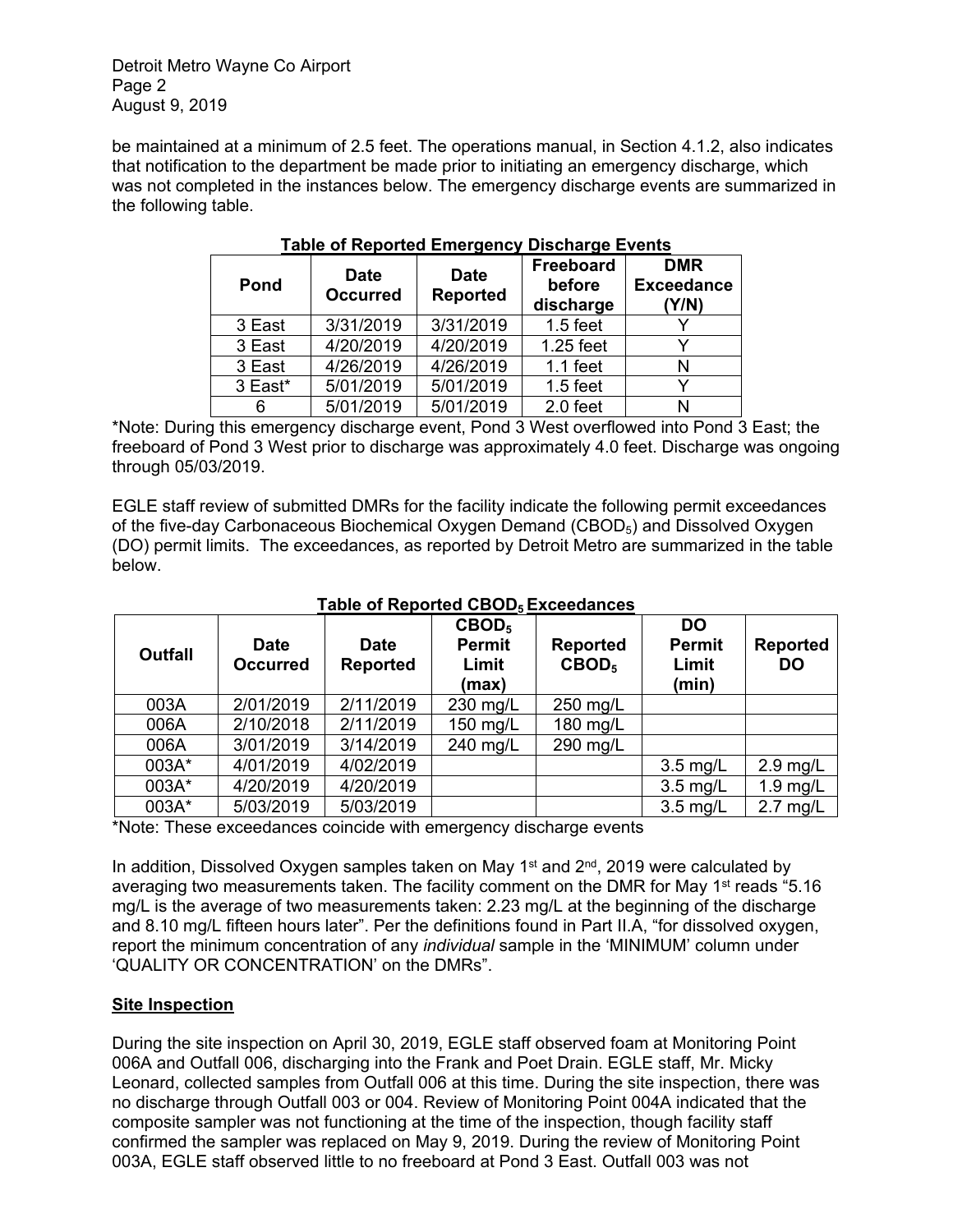Detroit Metro Wayne Co Airport Page 3 August 9, 2019

discharging at the time of the site inspection. On May 1, 2019, there was an emergency discharge initiated from Pond 3 East and an overflow of Pond 3 West into Pond 3 East. Mr. Micky Leonard collected a split sample from the facility from Outfall 003 during the emergency discharge on May 2, 2019. EGLE results are provided and compared to the results reported by Detroit Metro Wayne Co Airport in the document titled *2019 CSI Final Report DTW* which can be found enclosed in this letter. All parameters regularly sampled per permit requirements, compared well.

### **Perfluoroalkyl and Polyfluoroalkyl Substances (PFAS)**

Additional sampling for PFAS was collected at Outfall 003 and 006 due to the statewide, multiagency effort to determine the levels of PFAS in waters of the state as well as identify potential sources. Michigan has developed Rule 57, Water Quality Standards for both perfluorooctane sulfonate (PFOS) and perfluorooctanoic acid (PFOA). For PFOS, the Human Non-Cancer Value (HNV) is 11 ppt (parts per trillion) in surface water used as a source of drinking water, and 12 ppt for those waters not used as a drinking water source. The HNV for PFOA is 420 ppt and 12,000 ppt for drinking water and non-drinking water, respectively. Sample results indicate that discharges from Detroit Metro Wayne Co Airport exceed Water Quality Standards for PFOS. Please refer to the table below for the results of the testing conducted by EGLE.

| <b>FIAS SAMPMIN RESURS</b> |         |             |                   |             |                   |  |  |  |  |
|----------------------------|---------|-------------|-------------------|-------------|-------------------|--|--|--|--|
| Sample                     | Sample  | <b>PFOS</b> | <b>PFOS Water</b> | <b>PFOA</b> | <b>PFOA Water</b> |  |  |  |  |
| Location                   | Date    | Level       | Quality           | Level       | Quality           |  |  |  |  |
|                            |         | Detected    | Standard          | Detected    | Standard          |  |  |  |  |
| Outfall<br>003             | 4/30/19 | 43 ppt      | 12 ppt            | 26 ppt      | 12,000 ppt        |  |  |  |  |
| Outfall<br>006             | 5/02/19 | 74 ppt      | 12 ppt            | 28 ppt      | 12,000 ppt        |  |  |  |  |

#### **PFAS Sampling Results**

Based on these sample results, Detroit Metro Wayne Co Airport is required to conduct an investigation to determine the source(s) of PFAS in the storm water discharged from the site. Please develop and submit for approval a PFAS Source Identification Study Plan. The Plan should be developed with the intent to identify PFAS source areas in order to implement control measures and/or treatment technologies to ensure that discharges from Detroit Metro Wayne Co Airport meet Water Quality Standards for PFOS. In addition to the source identification efforts, EGLE staff requests that the Detroit Metro Wayne Co Airport collect samples for PFAS analysis at each of the NPDES-permitted outfalls for the next three (3) discharge events. The enclosed document provides the minimum list of required analytes that Detroit Metro Wayne Co Airport must provide laboratory sample results for. Additionally, all sampling shall be performed in accordance with the sampling guidance provided on the Michigan PFAS Action Response Team webpage [https://www.michigan.gov/pfasresponse/.](https://www.michigan.gov/pfasresponse/)

### **Conclusion**

Detroit Metro Wayne Co Airport is required to submit a written response to this letter no later than **September 9, 2019.** At a minimum, the response shall include the following action items:

1. According to the *DTW Stormwater Detention Pond Operating Procedures Manual* Section 4.1.2, notification must be made prior to an emergency discharge due to limited freeboard to discuss the events that let up to the emergency discharge, and the specifics with how the emergency discharge will be conducted. Facility will either need to change the language in the manual or confirm that they will follow this procedure in the future.